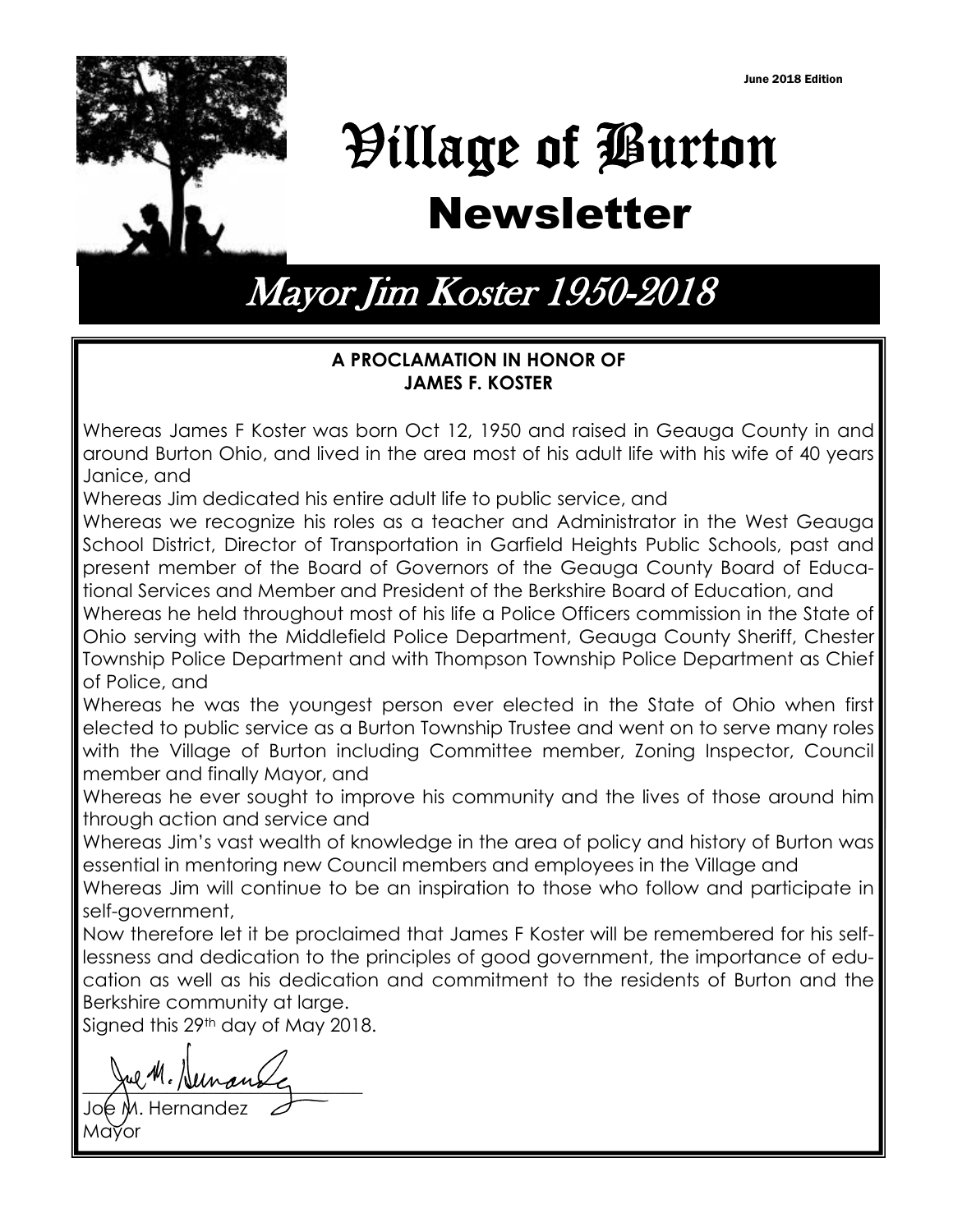# Tree Talk Burton Village Tree Commission

## **Tree City, USA**

As you enter the Village of Burton, you will notice new signage proclaiming that Burton Village has been a "Tree City" for 24 years. If you're wondering exactly what that means, you're probably not alone!

Tree City USA is a designation that communities earn annually by providing documentation of adherence to the Four Standards of Tree City USA:

- 1. A tree board or department
- 2. A tree care ordinance
- 3. A community forestry program with an annual budget of at least \$2 per capita
- 4. An Arbor Day observance and proclamation

The Burton Village Tree Commission meets on the first Monday of the month at 6:30 pm, on the main floor of Burton Public Library. Currently, the Tree Commission is seeking interested candidates to fill a vacant Board seat. Please contact the Village Office at 440-834-4474, or by email at 1villageofburton@sbcglobal, if you are interested in serving your community in this way.

#### **Thank you!**

The Village would like to say 'thank you', as we bid a fond farewell to the following Committee Members: **Judy Beaumier**, Zoning Board of Appeals; **Sharon Moster**, Zoning Board of Appeals; and **Tom Erickson,** Tree Commission. Each of these individuals has given tirelessly of their time and of themselves to serve Burton Village. We cannot thank them enough!



You may have noticed some new faces around town, recently. Please join us in welcoming them to the Burton Village family!

Jake Neill recently joined the Village and will oversee operations at the Water and Wastewater Treatment Plants. With over 12 years of experience in this field, and as a former member of the Board of Public Affairs, Jake brings a wealth of knowledge to his new role.

Robby Griffin recently joined the Street Department, and will be working alongside Marty Motil and Nick Soltis.

The Board of Public Affairs welcomes Adam Miller and Nick Rundo as new Board members, serving with Board President Curt Johnson.

Alison Weeks was recently chosen as President of the Burton Village Historic District Architectural Review Board. Alison has been a member of the Board since 2016.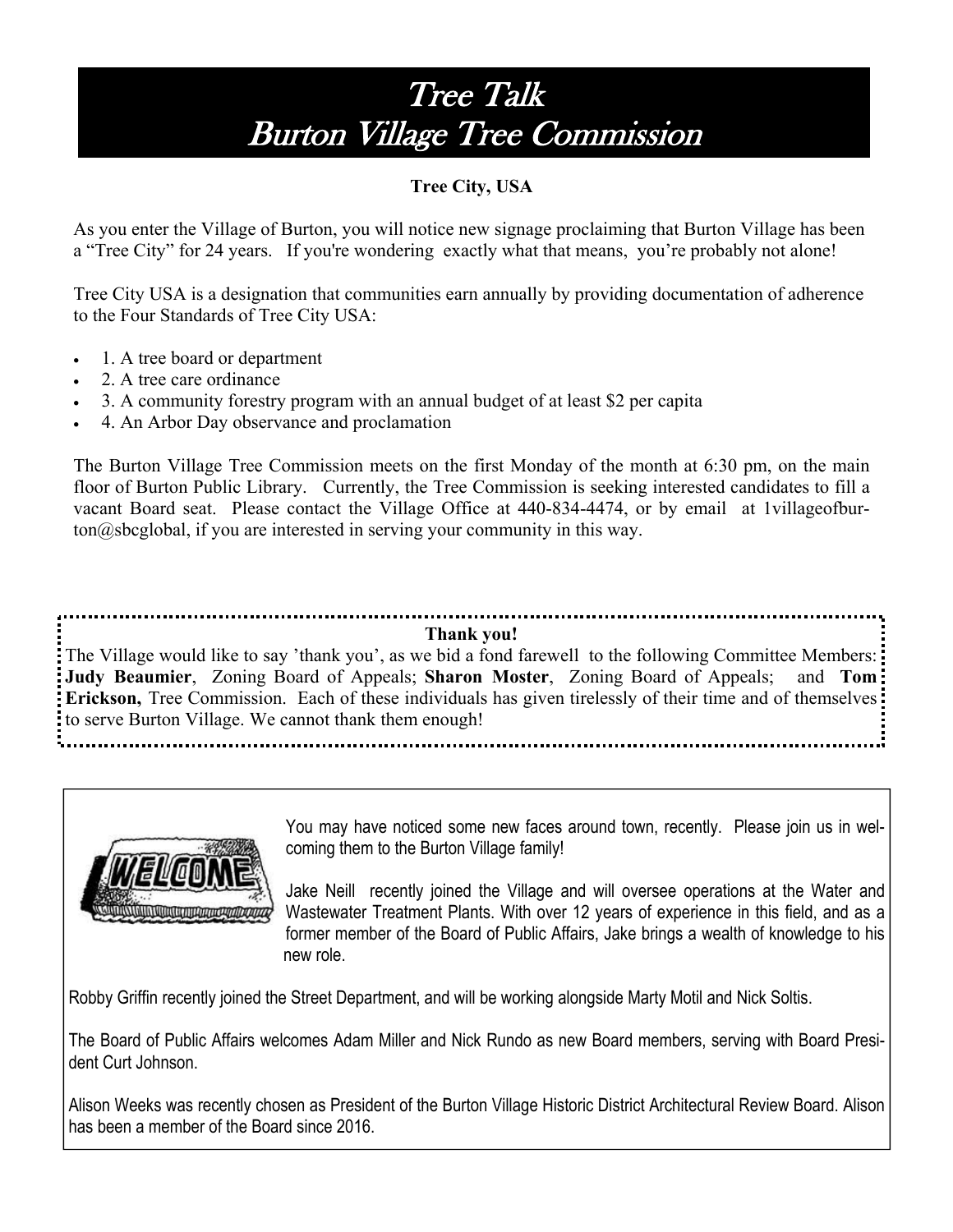# **Utility News** Burton Village Board of Public Affairs

Burton Village has recently signed a contract with the Cold Harbor Building Co. for \$11,668,000.00 to upgrade our sewage processing plant.

The current plant is over 40 years' old which we know because we just recently paid off the 40-year loan.

The new sewer plant upgrade will be much more efficient as well as environmentally friendly. It will effectively separate solids (rocks, toys, etc.) from the sewage which will limit damage to the equipment downstream. It will be able to contain over 1,000,000 gallons of sewage in a separate Equalization Basin structure (large tank) to be processed in a systematic manner over time. There will also be more effective aeration and filtration systems to ensure effective biological breakdown and to clarify treated water leaving the plant. Finally, the water leaving the plant will be subjected to ultraviolet light for a period of time to ensure that any residual bacteria is killed. This final arrangement is far better and far safer than our current use of concentrated chlorine.

Our capacity to process sewage will increase from 270,00 gallons per day to 400,000 gallons per day which will allow the new plant able to handle high flow amounts that surge through the system after a rain storm. The sewer plant upgrade is going to be funded by a low interest loan for 30 years funded by the Water Pollution Control Loan Fund (WPCLF).

The sewer plant project is entirely funded and paid for by sewer utility user payments. Utility payments cover the operation and maintenance of the water and wastewater plants, the water tower, and the service lines associated with those plants. Those funds are separate from the General funds (property taxes, police and fire levy and Income taxes) that are used to pay for street paving and improvement, the police department, fire services, cemetery, tree commission and routine street maintenance like mowing, snow removal and storm sewers.

In other news, Burton Village residents can expect to see the annual Consumer Confidence Report in the coming weeks. This report is sent out yearly to all Burton Village residents, and provides an overview of water quality in the Village.



With the onset of warm weather, property owners may be considering improvements or changes to their real estate. Please keep in mind the following if changes is are in your plans.

#### Mayor's Permit

Work necessitating the involvement of a portion of the sidewalk, roadway, water system and/or sewer system within the Village will require a Mayor's Permit through the Village Office. The application includes detailing the nature and method of work, remedial work planned, start and anticipated completion dates.

#### Utilities Locations

Before doing excavation or work such as digging, ditching, drilling or leveling, please call the Ohio Utilities Protection Services at 1- 800-362-2764 and the Village Utilities Dept. at 440-834-1408 to locate utility lines by the property. This will help prevent potentially is costly repairs to the infrastructure.

#### **Garage Sale / Yard Sale SIGNS**

*Thinking of a sale this summer? Ordinance 2172-08, passed on 2- 23-09, outlines the use of such signs in the Village.* 

The owner of residential property may use temporary banners, signs or posters constructed of paper, fabric, plastic, nylon or similar flexible material advertising a garage sale, yard sale, barn sale, or the like for a maximum of four days at a time up to four times per calendar year.

Such signs shall only be placed on the property where the sale is taking place or on other property where permission has been granted by the owner of such property.

Signs are not to be placed on telephone poles, street sign posts or between the sidewalk and the street.

*The Village of Burton requires a permit for Garage Sales. The permit is FREE and can be obtained at Village Offices or online at www.villageofburton.org.*